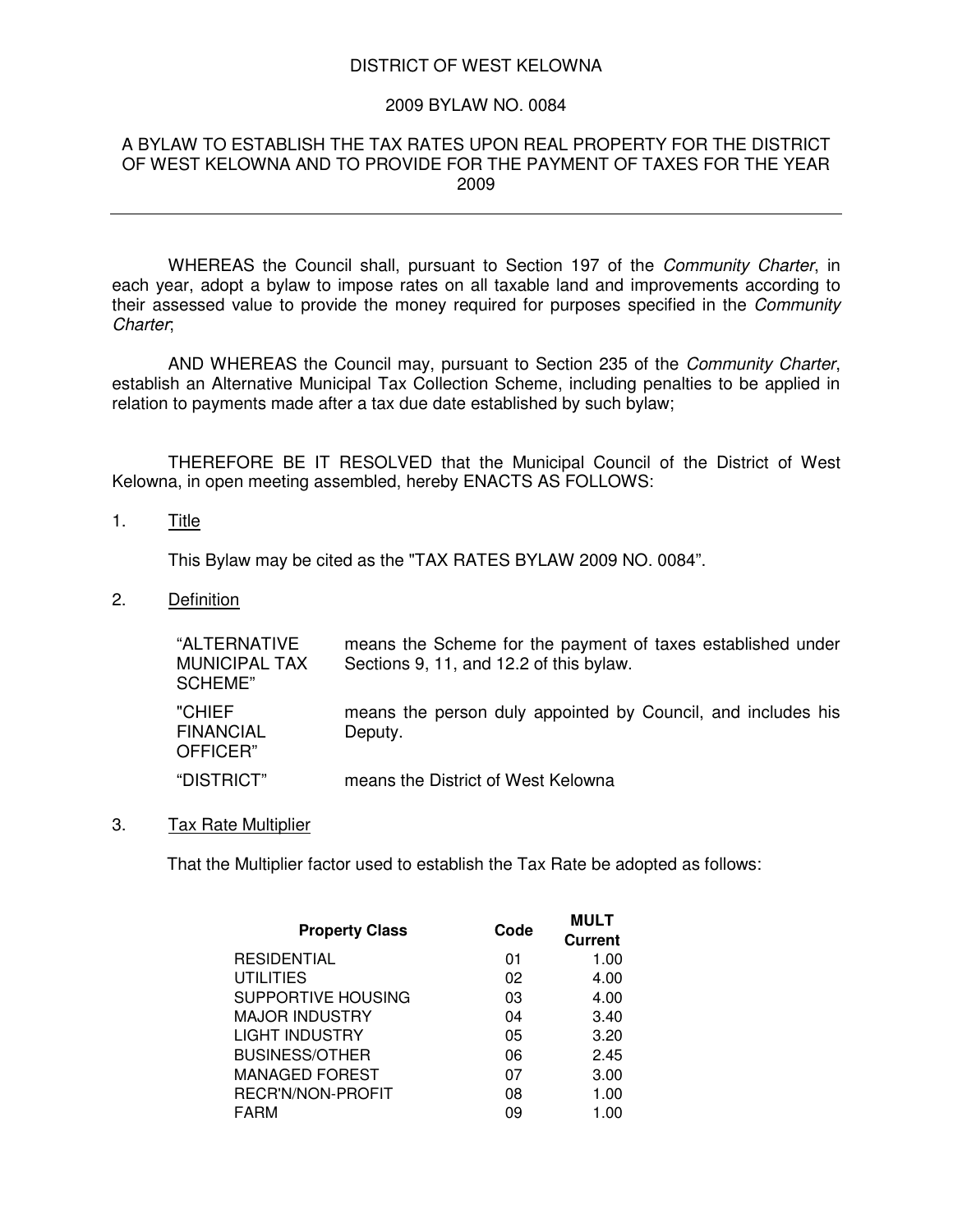# 4. Tax Rates for General Municipal Purposes

Tax rates for all lawful general purposes, as shown in column 'A' of Schedule 'A' Page 1 attached hereto and forming a part of this Bylaw, are hereby imposed and levied on taxable land and improvements according to their assessed value as shown upon the Real Property Tax Roll for general municipal purposes for the District of West Kelowna for 2009.

## 5. Tax Rates for General Debt

Tax rates for the payment of interest and principal on debts incurred by the District for municipal purposes, as shown in column 'B' of Schedule 'A' Page 1 attached hereto and forming a part of this Bylaw, are hereby imposed and levied on all taxable land and improvements according to their assessed value as shown upon the Real Property Tax Roll for general municipal purposes for the District of West Kelowna for 2009.

# 6. Tax Rates for Regional District of Central Okanagan

Tax rates for the payment of the Regional District of Central Okanagan requisition, excluding tax rates for the S I R requisition under Section 6 as shown in column 'C' of Schedule 'A' Page 1 attached hereto and forming part of this Bylaw, are hereby imposed and levied on taxable land and improvements according to their assessed value on the basis provided under Section 26 of the *Hospital District Act* and as shown upon the Real Property Tax Roll for the District of West Kelowna for 2009.

# 7. Tax Rates for Regional District of Central Okanagan SIR Program

Tax rates for the payment of the Regional District of Central Okanagan requisition for the SIR Program, excluding tax rates for the Regional Parks Function under Section 6 as shown in column 'D' of Schedule 'A' Page 1 attached hereto and forming part of this Bylaw, are hereby imposed and levied on taxable land according to their assessed value on the basis provided under Section 26 of the *Hospital District Act* and as shown upon the Real Property Tax Roll for the District of West Kelowna for 2009.

#### 8. Central Okanagan Regional Hospital District

Tax rates for the payment of the Central Okanagan Regional Hospital District requisition, as shown in column 'E' of Schedule 'A' Page 1 attached hereto and forming part of this Bylaw, are hereby imposed and levied on taxable land and improvements according to their assessed value on the basis provided by Section 26 of the *Hospital District Act* and according to their assessed value as shown upon the Real Property Tax Roll for the District of West Kelowna for 2009.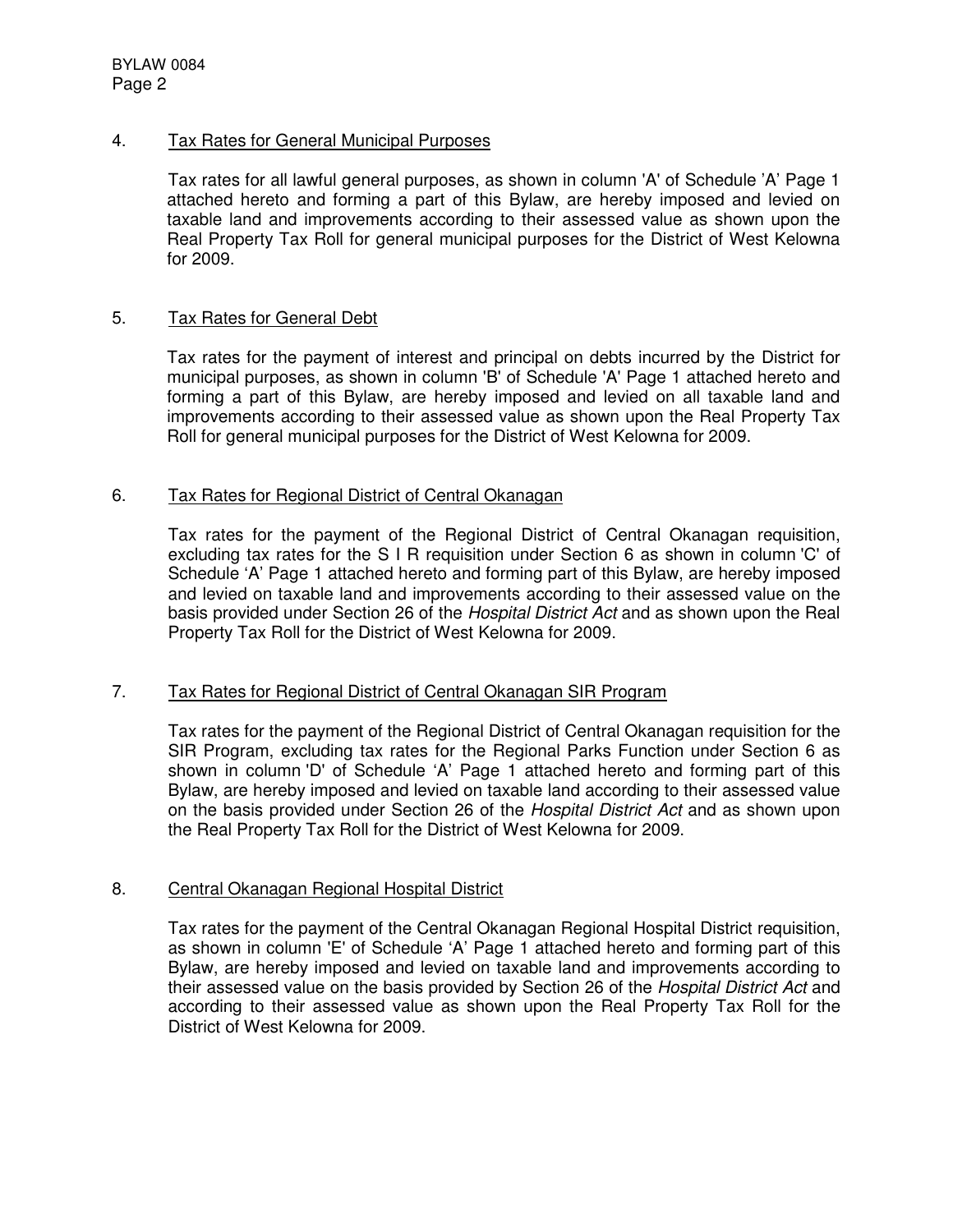## 9. Alternative Municipal Tax Scheme

- 9.1 Unless section 9.3 applies, the rates and taxes named under this Bylaw are due and shall be paid in accordance with sections 9, 10, and 11 of this Bylaw on or before July 7, 2009.
- 9.2 An owner may elect to pay the rates and taxes named under this Bylaw in accordance with the Alternative Municipal Tax Collections Scheme by providing written notice of that election to the Chief Financial Officer at his office at the District offices at the District of West Kelowna, BC, on or before June 15, 2009.
- 9.3 An owner may elect to pay the rates and taxes named under this Bylaw in accordance with the General Municipal Tax Collection Scheme established under Division 10 of Part 7 of the *Community Charter* by giving written notice of that election to the Chief Financial Officer at his office at the District of West Kelowna offices on or before June 15, 2009.
- 9.4 If an Owner does not make an election under Section 9.2 or 9.3, the Alternative Municipal Collection Scheme applies to the rates and taxes payable to that Owner.

## 10. Rates and Taxes Payable to Chief Financial Officer

The rates and taxes named under this Bylaw shall be levied, raised and collected for the purposes stated, and shall be payable to the Chief Financial Officer at his office at the District offices.

11. Penalties

Upon the 8th day of July, 2009, or as soon thereafter as is practicable, the Chief Financial Officer shall add to the unpaid balance of the current year's taxes, in respect of each parcel of land and the improvements as shown upon the Real Property Tax Roll of the District for 2009:

(a) ten (10) percent of the amount unpaid as of 4:30 pm on the 7th day of July, 2009.

# 12. Supplementary Tax Rolls

12.1 Upon receipt of a Supplementary Tax Roll from B.C. Assessment, the Chief Financial Officer shall levy taxes in accordance with the rates specified in Schedule 'A' of this Bylaw according to the taxable values as shown on the Supplementary Tax Rolls.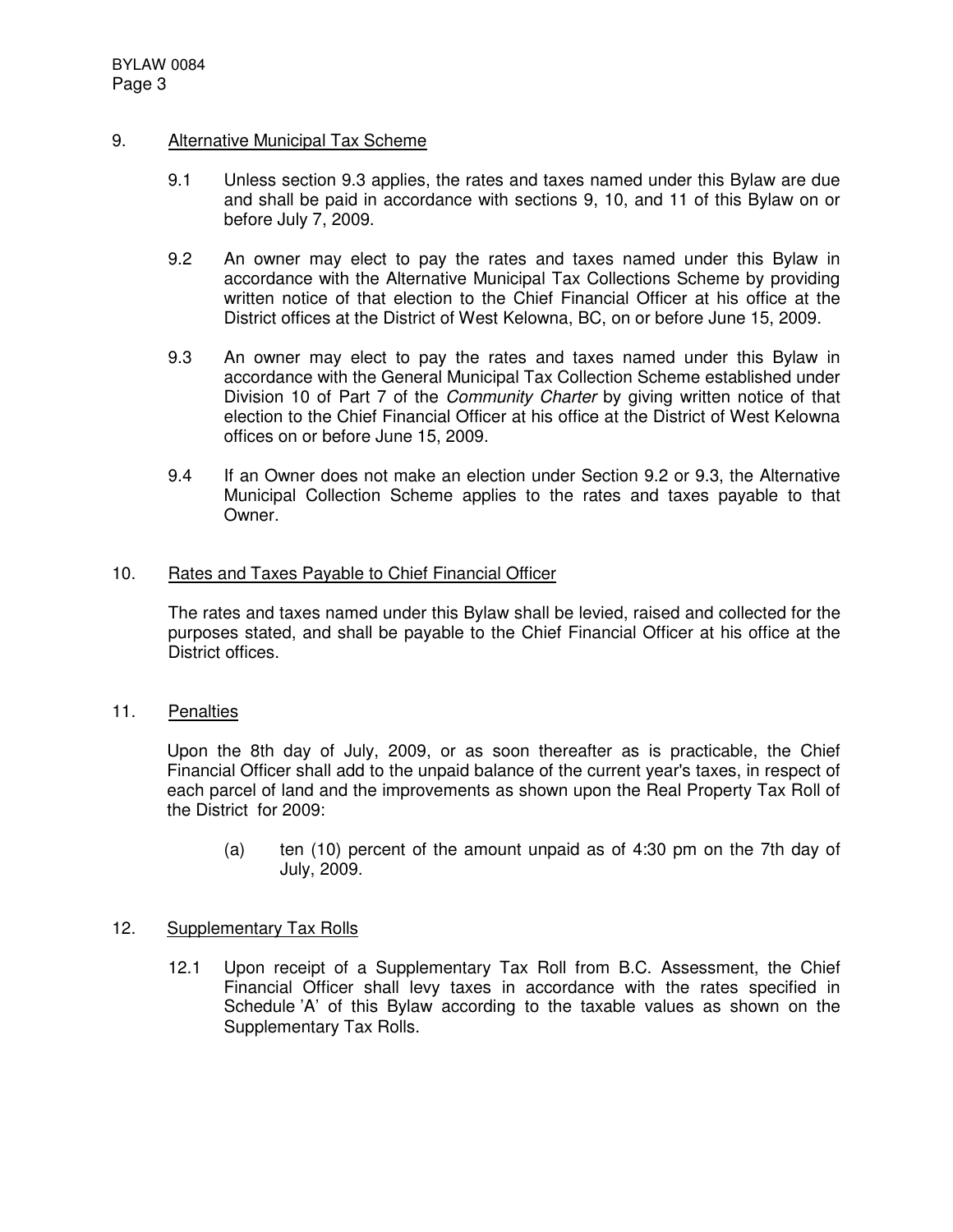- 12.2 For each Supplementary Tax Roll, the Chief Financial Officer shall add penalties to the unpaid amounts as follows:
	- (a) Where Supplementary Tax Notices are sent before the 1st day of June, 2009, penalties shall be added as set out in Section 11 of this Bylaw.
	- (b) Where Supplementary Tax Notices are sent after the 1st day of June, 2009 and before the 16th day of July, 2009; ten (10) percent shall be added on any amount unpaid after 30 (thirty) days.
- 13 R.D.C.O. Parcel Tax

Levy on parcel tax for 2009 is \$20,818 and for Sewer fund parcel tax is \$71,732.

PASSED FIRST READING 2009-Mar -24 PASSED SECOND READING 2009-Mar-24 PASSED THIRD READING 2009-Mar-24 ADOPTED 2009-APR-14

M A Y O R

DIRECTOR OF CORPORATE SERVICES